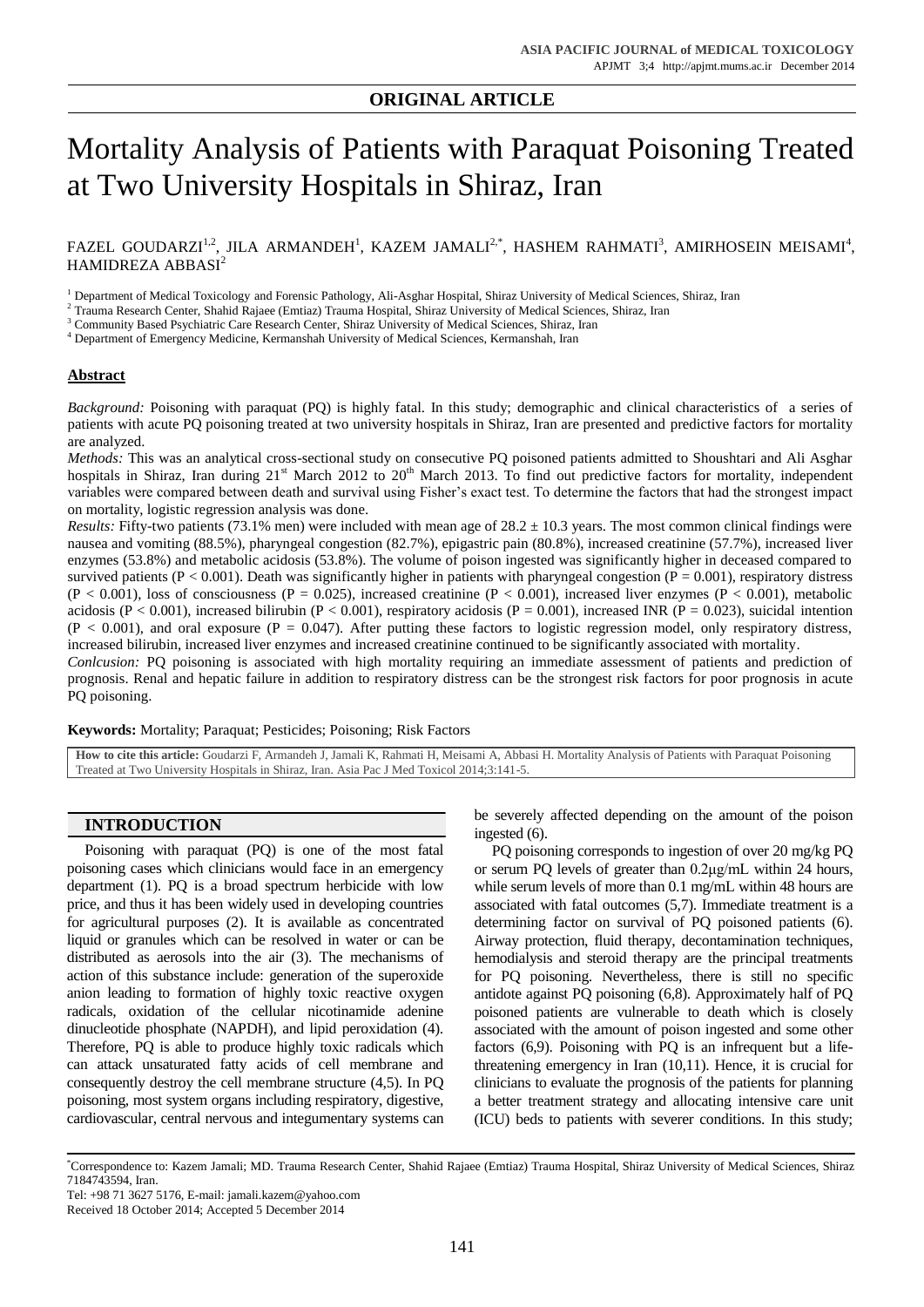demographic and clinical features of a series of patients with acute PQ poisoning treated at two university hospitals in Shiraz, Iran are presented and predictive factors for mortality are analyzed.

# **METHODS**

#### *Patients and setting*

This was an analytical cross-sectional study on consecutive PQ poisoned patients admitted to Shoushtari and Ali-Asghar hospitals in Shiraz, Iran during  $21<sup>st</sup>$  March 2012 to  $20<sup>th</sup>$  March 2013. These two hospitals are referral medical settings for admission of poisoning cases in Fars province, southwest Iran. They provide emergency care, inpatient care and intensive care services for all types of poisoning.

#### *Data collection and ethics*

Data including demographic features and clinical manifestations of, treatments administered to and final outcomes (death or survival) of patients were recorded into predesigned checklists. Based on history taken from patients or their relatives, time of poisoning, route of exposure and the volume of poison consumed were also recorded in checklist. The study was approved by the ethics committee of Shiraz University of Medical Sciences. The clinical details were entered into the checklists by maintaining the confidentiality of the patients' information.

#### *Statistical analysis*

Collected data were entered into statistical package for social sciences (SPSS) software (SPSS Inc., Chicago, USA). Kolmogorov-Smirnov test was used to assess the normality of data. For comparison of means difference between two groups, independent samples T-test was used if the data were normally distributed and Man-Whitney U test was used for non-normal variables. To find out predictive factors for mortality, independent variables were compared between death and survival using Fisher's exact test. The risk values of potential factors for mortality are reported with odds ratio (OR). Moreover, to determine the factors that had the strongest impact on mortality, logistic regression analysis was done. In this study, probability values of less than 0.05 were considered statistically significant.

### **RESULTS**

*Demographic features and circumstances of poisoning* During the study period, 6584 patients with different types of poisoning were hospitalized in the two hospitals, which among them, 52 patients were poisoned with PQ (0.8%).

Of 52 PQ poisoned patients, 73.1% were men. Mean age of the PQ poisoned patients was  $28.2 \pm 10.3$  (range: 15 - 60) years. Most patients were 20 to 30 years old (Figure 1). Intention of poisoning was suicidal attempt in most patients (73.1%). PQ was taken orally in most cases (93.2%). Median time interval between poisoning and arrival in hospital was 4 (range: 0.5-96) hours. The volume of poison ingested by the patients ranged from 5 to 300 mL. Regarding gender distribution of patients, there was no significant difference between mean age of men and women  $(P = 0.161)$ ; however, poisoning with suicidal purposes was significantly more common in men ( $P = 0.035$ ) (Table 1).

*Clinical manifestations, treatments and outcomes*

The most common clinical manifestations of patients were nausea and vomiting (88.5%), pharyngeal congestion (82.7%) and epigastric pain (80.8%). The most common laboratory findings were increased creatinine (57.7%),



**Figure 1.** Age distribution of patients

|                          |                 | Gender         |            |
|--------------------------|-----------------|----------------|------------|
|                          | Male            | Female         |            |
|                          | $(n = 38)$      | $(n = 14)$     |            |
| Age $(year)^*$           | $29.1 \pm 11.4$ | $25.7 \pm 5.7$ | $0.161$ *  |
| Intention of poisoning** |                 |                |            |
| Suicidal                 | 31(81.6)        | 7(50.0)        | $0.035***$ |
|                          |                 |                |            |

Accidental  $7 (18.4)$   $7 (50.0)$ 

**Table 1.** Analysis of patients' age and intention of poisoning according to gender

\* Presented with mean ± SD, and analyzed with independent samples t-test

\*\* Presented with number (%), and analyzed with Fisher's exact test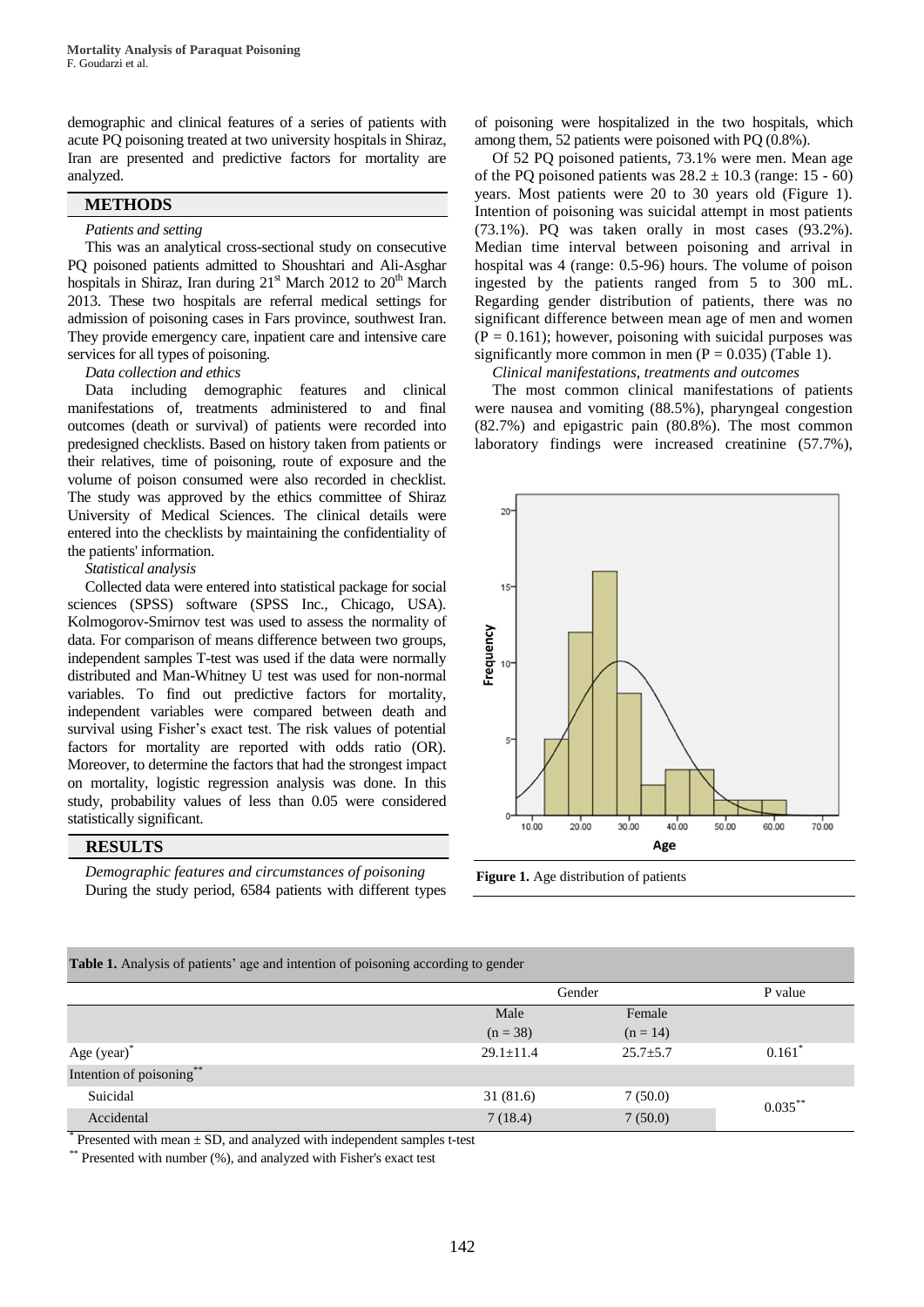increased liver enzymes (53.8%), metabolic acidosis (53.8%) and increased bilirubin (50.0%). Treatments delivered to patients included: active charcoal + sorbitol for 86.5%, antacid + antiemetic for 96.3%, steroid therapy (intravenous dexamethasone 8mg q6-8 hours until clinical improvement + infusion of methylprednisolone 500 mg in 6 hours for 3days) for 86.5%, N-acetyl cysteine (140 mg/kg bolus + 70 mg/kg q4- 6 hours) for 82.7%, vitamin C (1 g q12 hours) for 75%, vitamin E (400,000 IU q24 hours) for 75% and hemodialysis for 61.5% of patients. Twenty-seven patients (51.9%) died, 24 patients could be discharged without any sequel and one patient discharged with minor gastric irritation.

#### *Mortality analysis*

By comparing deceased and survived patients, it was found that the volume of poison ingested was significantly higher in deceased patients ( $P < 0.001$ ), while patients' age and the time elapsed from poisoning to arrival in hospital did not differ significantly between death and survival (Table 2).

For identification of the value of potential factors for prognosis of PQ poisoning, demographic and clinical features of patients, intention of poisoning and route of exposure were compared between deceased and survived cases (Table 3). As can be seen, death was significantly higher in patients with pharyngeal congestion (P = 0.001), respiratory distress (P < 0.001), loss of consciousness ( $P = 0.025$ ), increased creatinine  $(P < 0.001)$ , increased liver enzymes  $(P < 0.001)$ , metabolic acidosis (P < 0.001), increased bilirubin (P < 0.001), respiratory acidosis ( $P = 0.001$ ), increased INR ( $P = 0.023$ ), suicidal intention ( $P < 0.001$ ), and oral exposure ( $P = 0.047$ ). After putting these factors to logistic regression model, only respiratory distress ( $P < 0.001$ ), increased bilirubin ( $P < 0.001$ ), increased liver enzymes  $(P < 0.001)$  and increased creatinine (P < 0.001) continued to be significantly associated with mortality. In this sense, it can be said that patients with increased liver enzymes had 299.0 fold risk, with respiratory distress had 32.85 fold risk, with increased bilirubin had 26.0 fold risk, and with increased creatinine had 10.0 fold risk for poor prognosis (death) (Table 3).

#### **DISCUSSION**

In this study, a case series of patients with acute PQ poisoning in north-west Iran was presented with 52% mortality. This kind of poisoning has been reported to be associated with high fatality in different parts of the world ranging from 35 to 62% consistent with our findings (12-18). The very high case fatality rate of PQ poisoning is due to both its inherent toxicity and the lack of effective treatment and specific antidote (6). Management of this poisoning mainly relies upon supportive treatments and extracorporeal removal techniques such as hemoperfusion and hemodialysis for severe patients (2,6,19). Nevertheless, the outcome of patients is basically depended on the severity of poisoning and the quickness of the medical care provided for them (6,7,15). Therefore, a clinician at the emergency department essentially needs to appraise the prognosis of a PQ poisoned patient to decide the most appropriate treatment and to know to which patient the ICU bed should be allocated.

In this study, through logistic regression analysis we found that increased liver enzymes, increased bilirubin, increased creatinine and respiratory distress were the strongest risk factors for poor prognosis in PQ poisoning. Using logistic regression, Hong et al similarly showed that patients with renal or hepatic dysfunction, or metabolic acidosis had significant risks of the fatality (16). Lee et al found renal or hepatic failure and metabolic acidosis as poor predictive factors for PQ poisoning resembling the findings of Hong et al and the present study (17). Liu et al likewise identified renal dysfunction and metabolic acidosis as important factors for the prognosis of PQ poisoning (18). Among the clinical variables that were significantly associated with mortality in the present study, metabolic acidosis was one the factors that acquired a very high OR, though it was excluded after controlling in logistic regression analysis. Acid-base imbalances following PQ poisoning correspond to multi-organ failures (6,16,20). PQ is capable of affecting all end-organs with high blood flow including liver, kidney, spleen, adrenal glands and lungs. Lungs can be considered as the most common affected organs in severe PQ poisoning (6,7). Pulmonary tissue is damaged by the mechanism of redox cycling showing itself with respiratory distress at early stages and with pulmonary fibrosis within 10 to 15 days of ingestion (6,21). In the present study, we found respiratory distress as one of the strongest factors for mortality. This replicates the findings of the studies by Agrawal et al, Lee et al and Sandhu et al which ascertained respiratory distress as major cause of death in PQ poisoning (1,14,17). By and large, taking these clinical and laboratory findings on admission into account can provide practical and useful information for the clinicians to have a better insight on the severity of PQ poisoning and an improved foresight on prognosis of the patients.

Compared to accidental situations, suicidal poisonings are associated with ingestion of higher amounts of poison resulting

**Table 2.** Analysis of outcome according to patients' age, time interval between poisoning and arrival in hospital, and volume of paraquat ingested

|                                                                              | Outcome; $n$ $(\%)$ |              | P value |
|------------------------------------------------------------------------------|---------------------|--------------|---------|
|                                                                              | Death               | Survival     |         |
| Age $(year)^{\dagger}$                                                       | $28.9 \pm 10.9$     | $27.5 + 9.7$ | 0.625   |
| Time interval between poisoning and arrival in hospital (hour) <sup>**</sup> | $4(1-96)$           | $3(0.5-36)$  | 0.289   |
| Volume of paraquat ingested (mL) <sup>**</sup>                               | $50(15-300)$        | $10(5-50)$   | < 0.001 |

\* Presented with mean ± SD, and analyzed with independent samples t-test

\*\*Presented with median (range), and analyzed with Mann Whitney U test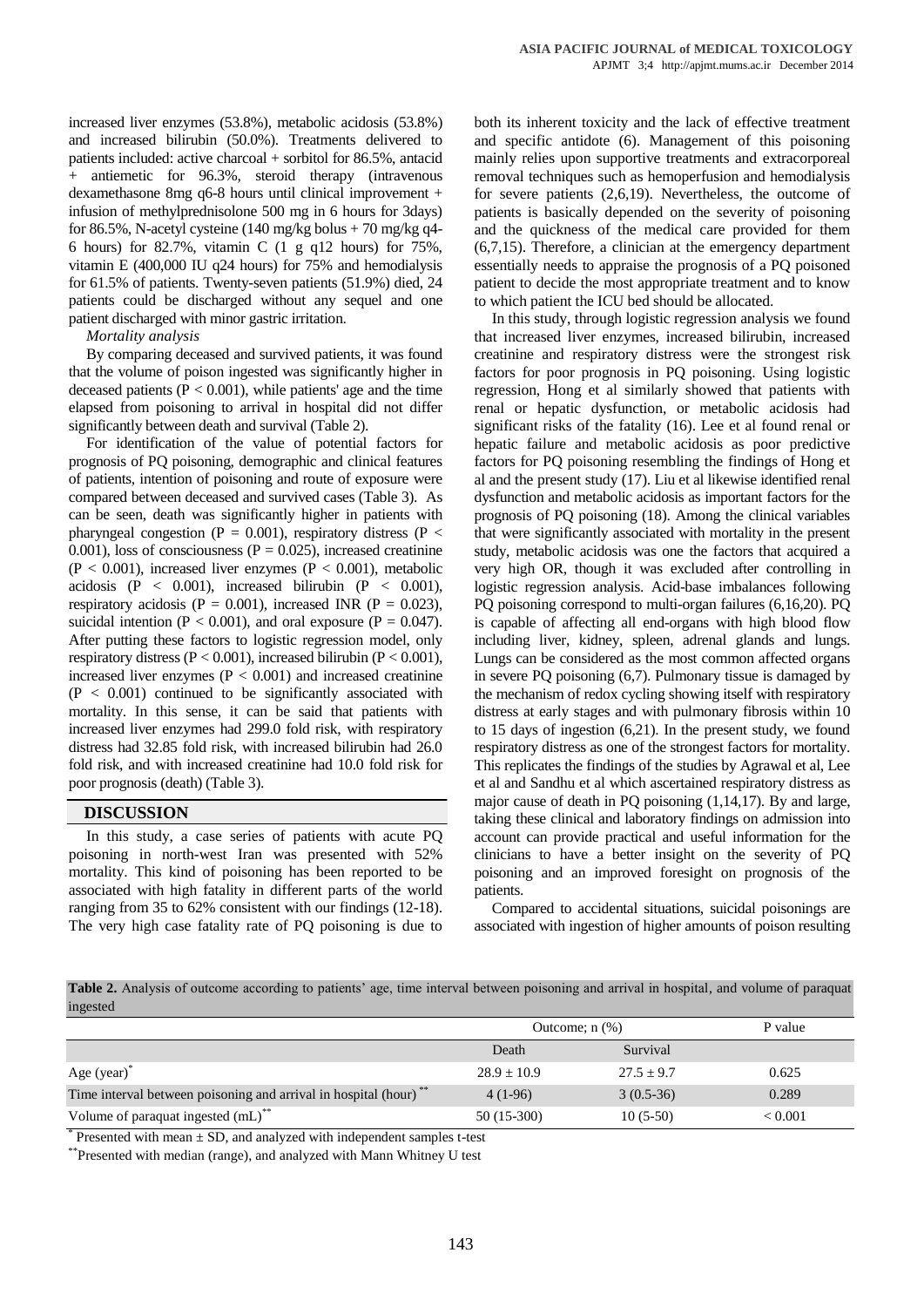# **Table 3.** Analysis of outcome in patients with paraquat poisoning

|                                      | Total; n       | Outcome; n (%)   |                       | Odds ratio (95%<br>confidence interval) | P value <sup>*</sup> |
|--------------------------------------|----------------|------------------|-----------------------|-----------------------------------------|----------------------|
|                                      |                | Death $(n = 27)$ | Survival ( $n = 25$ ) |                                         |                      |
| Gender                               |                |                  |                       |                                         |                      |
| Male                                 | 38             | 20(74.1)         | 18(72.0)              | 1.11 $(0.32 - 3.78)^{**}$               | $\sim$ 1             |
| Female                               | 14             | 7(25.9)          | 7(28.0)               |                                         |                      |
| <b>Clinical manifestations</b>       |                |                  |                       |                                         |                      |
| Nausea and vomiting                  | 46             | 26(96.3)         | 20(80.0)              | $6.50(0.70-60.13)$                      | 0.094                |
| Pharyngeal congestion                | 43             | 27 (100)         | 16(64.0)              | $2.68(1.82-3.96)$                       | 0.001                |
| Epigastric pain                      | 42             | 24 (88.9)        | 18(72.0)              | 3.11 (0.71-13.72)                       | 0.167                |
| Respiratory distress                 | 22             | 20(74.1)         | 2(8.0)                | 32.85 (6.11-176.62)                     | < 0.001              |
| Loss of consciousness                | 9              | 8(29.6)          | 1(4.0)                | 10.11 (1.16-87.99)                      | 0.025                |
| Seizure $(n = 1)$                    |                | 1(3.7)           | 0(0.0)                | $1.96(1.50-2.56)$                       | $\sim$ 1             |
| <b>Laboratory investigations</b>     |                |                  |                       |                                         |                      |
| Increased creatinine <sup>1</sup>    | 30             | 27 (100.0)       | 3(12.0)               | $10.0(3.41-29.41)$                      | < 0.001              |
| Increased liver enzymes <sup>2</sup> | 28             | 26(96.3)         | 2(8.0)                | 299.0 (25.41-3517.80)                   | < 0.001              |
| Metabolic acidosis                   | 28             | 24 (88.9)        | 4(16.0)               | 42.0 (8.41-209.57)                      | < 0.001              |
| Increased bilirubin <sup>3</sup>     | 26             | 26(96.3)         | 0(0.0)                | 26.0 (3.80-177.68)                      | < 0.001              |
| Leukocytosis <sup>4</sup>            | 16             | 11(40.7)         | 5(20.0)               | $2.75(0.79-9.54)$                       | 0.138                |
| Respiratory acidosis                 | 13             | 12(44.4)         | 1(4.0)                | $19.20(2.26-163.11)$                    | 0.001                |
| Respiratory alkalosis                | 10             | 6(60.0)          | 4(40.0)               | $1.50(0.37 - 6.09)$                     | 0.729                |
| Increased INR <sup>5</sup>           | 6              | 6(22.2)          | 0(0.0)                | $2.19(1.59-3.0)$                        | 0.023                |
| Anemia <sup>6</sup> (n = 6)          | 6              | 4(14.8)          | 2(8.0)                | $2.0(0.33-12.01)$                       | 0.670                |
| Thrombocytopenia <sup>7</sup>        | 5              | 5(18.5)          | 0(0.0)                | $2.13(1.57-2.89)$                       | 0.052                |
| Metabolic alkalosis                  | $\overline{4}$ | 2(7.4)           | 2(8.0)                | $0.92(0.12-7.07)$                       | $\sim$ 1             |
| Increased PTT <sup>8</sup>           | $\overline{4}$ | 4(14.8)          | 0(0.0)                | $2.08(1.55-2.80)$                       | 0.112                |
| <b>Intention of poisoning</b>        |                |                  |                       |                                         |                      |
| Suicidal                             | 38             | 26(96.3)         | 12(48.0)              | $28.16(3.29-240.8)$ ***                 | < 0.001              |
| Accidental                           | 14             | 1(3.7%)          | 13(52.0)              |                                         |                      |
| Route of exposure                    |                |                  |                       |                                         |                      |
| Oral                                 | 48             | 27 (100.0)       | 21(84.0)              | $2.28(1.66-3.15)$                       | 0.047                |
| Inhalational                         | $\overline{4}$ | 0(0.0)           | 4(16.0)               |                                         |                      |

Calculated with Fisher's exact test

\*\* Odds ratio for male gender

\*\*\* Odds ratio for suicidal intention

\*\*\*\*\* Odds ratio for oral exposure

 $1$  Men > 1.2 mg/dL, women > 1.1 mg/dL

<sup>2</sup> Aspartate aminotransferase > 40 U/L or alanine aminotransferase > 56 U/L or alkaline phosphatase > 147 IU/L

<sup>3</sup> Total bilirubin > 2 mg/dL or direct bilirubin > 20%

 $4$  White blood cell  $> 11000/nm<sup>3</sup>$ 

 $<sup>5</sup>$  International normalized ratio  $>1.2$ </sup>

 $<sup>6</sup>$  Hemoglobin: men < 13.5g/dL, women < 12.0 g/dL</sup>

 $<sup>7</sup>$  Platelet < 150000/mm<sup>3</sup></sup>

 $8$  Partial thromboplastin time  $> 35$  sec